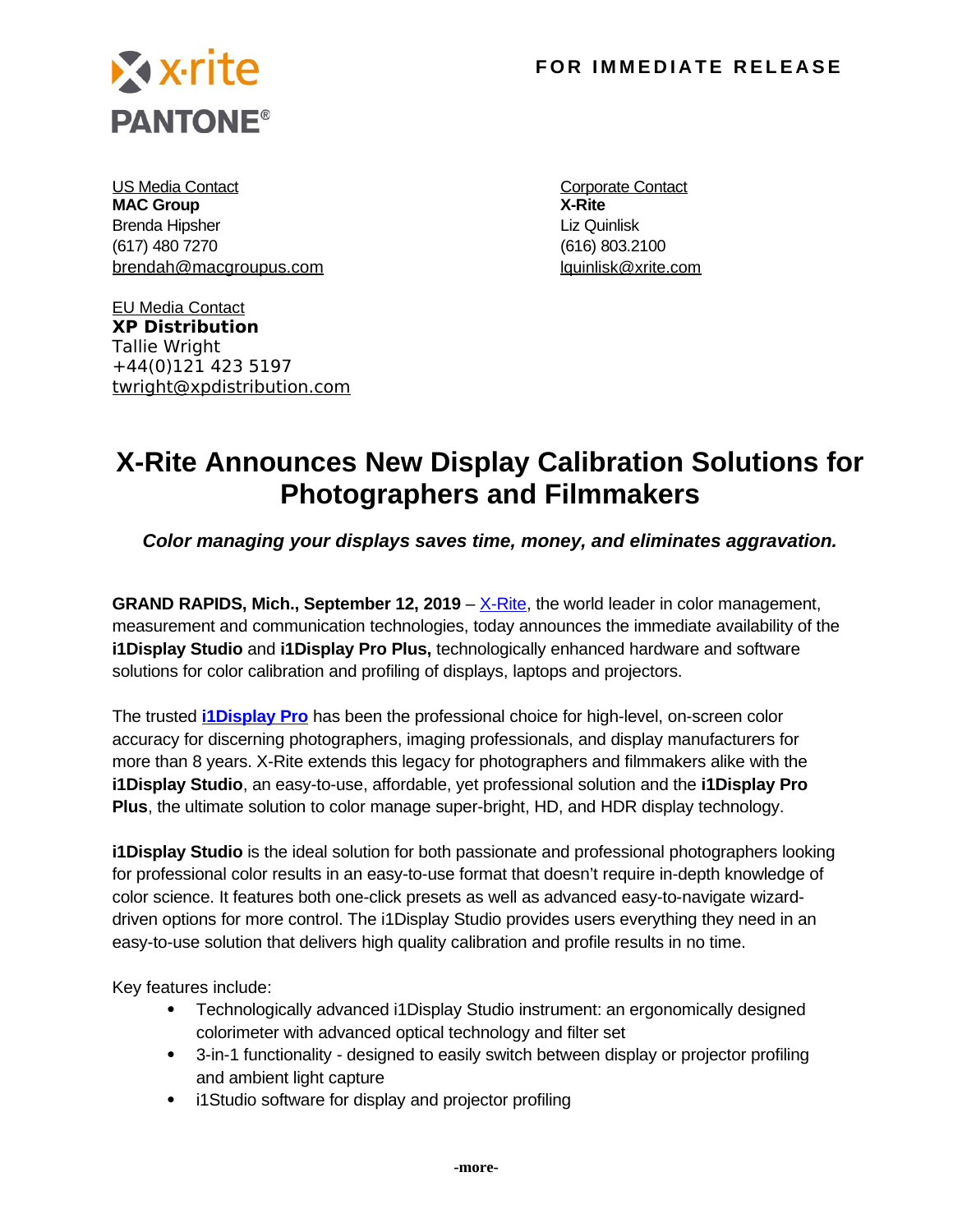- Mobile Device Calibration with free ColorTRUE mobile app
- Intelligent Iterative Profiling to accurately measure the color capabilities of a display
- Custom control of white point, luminance, contrast ratio and gamma
- Color match up to four separate displays for color accuracy
- Measurement and compensation of ambient lighting conditions
- FlareCorrect™ for display surface flare measurement and compensation
- Video Standards Support: NTSC, PAL SECAM, Rec. 709, Rec. 2020 and DCI-P3.
- Profile validation and reminder to view before and after results with included images or load your own

**i1Display Pro Plus** is ideal for filmmakers and photographers working with super-bright, HD, and HDR displays. This solution includes the ability to measure high luminance (brightness) levels as well as the ability to obtain correct neutral shadow detail levels and higher accuracy in dark colors with new Black Current Subtraction technology.

i1Display Pro Plus contains all the in-depth features found in [i1Display Pro](https://xritephoto.com/i1display-pro) to profile monitors, projectors and mobile devices, plus these additional features:

- Accurately measure luminance/brightness levels up to 2000 nits.
- Obtain correct neutral detail levels and higher accuracy in dark colors with new black current subtraction technology, especially beneficial on OLED displays or any display that can achieve close to zero black point.
- BT.1886 default gamma curve the standard for HDTV is especially beneficial for 3D LUT workflows and HDR supported displays to minimize clipping in dark area as well as achieve better behavior in blacks and smooth to ideal detail levels.
- USB-C compatible with included USB-C to USB-A adapter

"Professional and passionate photographers and filmmakers who are concerned about color perfection know that having properly calibrated and profiled displays is an essential and critical component for a successful and efficient creative workflow," said Liz Quinlisk, X-Rite's Global Business Unit Manager, Photo and Video. "The new i1Display Studio and i1Display Pro Plus, coupled with our current number one seller, the i1Display Pro, provides every level of users with optimally calibrated displays, projectors and mobile devices, consistently and easily. This ensures a user's digital files will be viewed and shared accurately to enable faithful reproduction every time."

The two new i1Display solutions feature the industry's most advanced colorimeter bundled with the latest display and projector profiling software to ensure unrivaled color accuracy and consistency now and in the future.

**New Kits**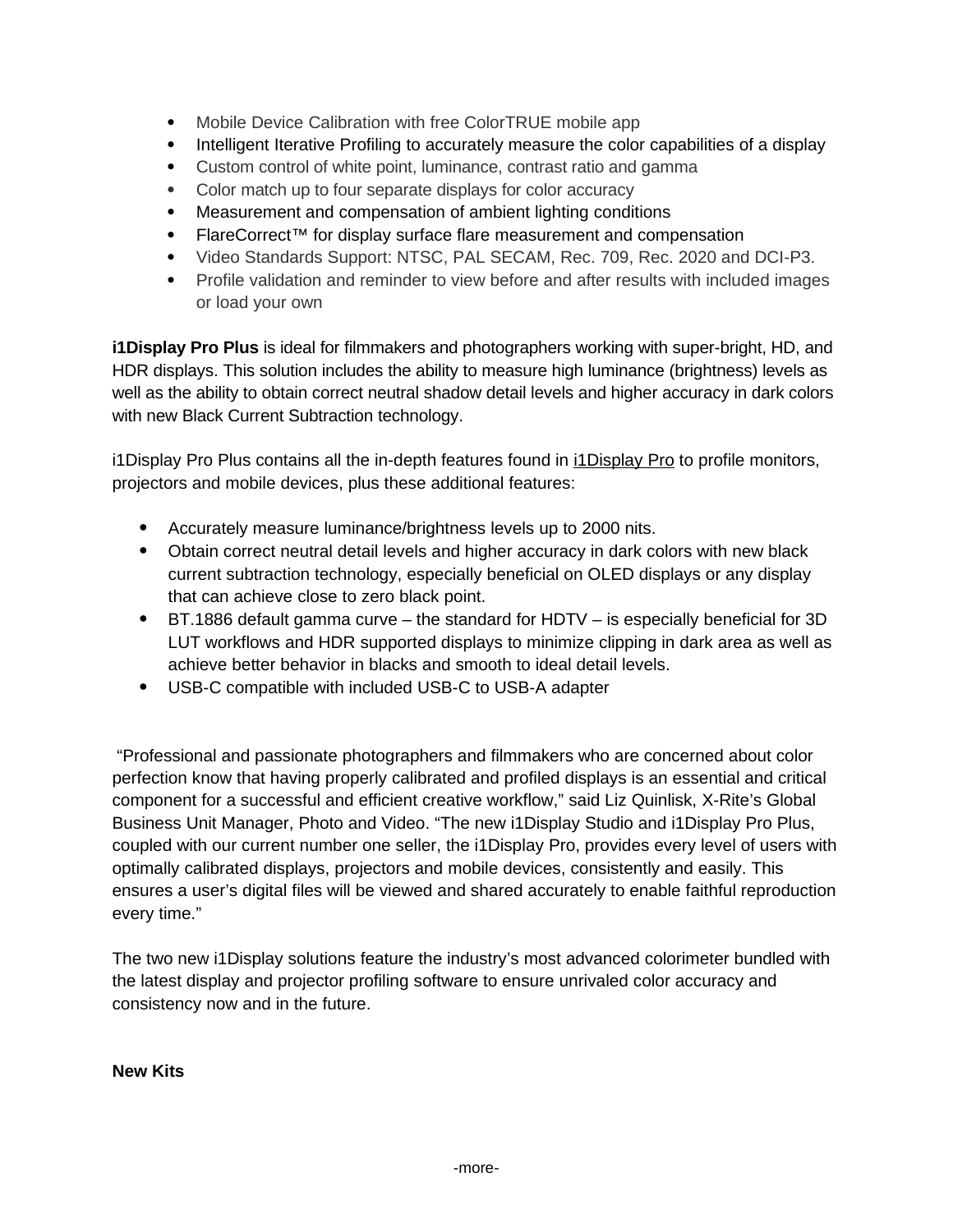X-Rite also introduces three new kits to complement a photographer's and/or filmmaker's workflow from capture to edit. Each kit includes an i1Display monitor calibration solution, a ColorChecker Passport for use at capture and a handy lanyard.

The new kits include:

- **i1 ColorChecker Photo Kit** includes i1Display Studio and ColorChecker Passport 2
- **i1 ColorChecker Pro Photo Kit** includes i1Display Pro and ColorChecker Passport 2
- **i1 ColorChecker Filmmaker Kit** includes i1Display Pro Plus and ColorChecker Passport Video

*\*Each kit is offered at a reduced price compared to purchasing separately.*

# **Availability**

The new i1Display Studio, i1Display Pro Plus and the new i1 Kits will be shipping in September from X-Rite (North America and Europe) online stores as well as from the company's worldwide network of resellers.

Color Perfectionists Unite.

###

# **About X-Rite**

Founded in 1958, X-Rite Incorporated is a global leader in the science and technology of color and appearance. With Pantone, X-Rite employs more than 800 people in 11 countries. The company's corporate headquarters are located in Grand Rapids, Mich., with regional headquarters in Europe and Asia and service centers across Europe, the Middle East, Asia, and the Americas. X-Rite offers a full range of solutions used by manufacturers, retailers, printers, photographers, filmmakers and graphic design houses to achieve precise management and communication of color and appearance throughout their processes. X-Rite products and services are recognized standards in the printing, packaging, photography, graphic design, video, automotive, paints, plastics, textiles and medical industries.

For more information, visit: [xritephoto.com](https://www.xritephoto.com/) or [xritephoto.eu](http://www.xritephoto.eu/)

### **About MAC Group:**

33 years ago, MAC Group started as a boutique marketing, sales and distribution group focusing on professional photographers. As the industry has evolved, so has MAC Group with their expansion into filmmaking, video, mobile, content creation and audio. Today, MAC Group is one of the leading companies of their kind with world-renowned brands offering products and education that enhances the lives of passionate content creators at every experience level. For more information, visit: [macgroupus.com](https://www.macgroupus.com/)

### **About XP Distribution**

XP Distribution is Europe's leading distributor of hardware, software, accessories and consumables into the digital imaging and graphics market. Distributing exclusively to the reseller channel, XP Distribution offers a range of internationally renowned brands, a multilingual account management team, a group of highly qualified technical support specialists and a distribution network servicing Europe, Middle East and Africa. The XP Distribution team has the